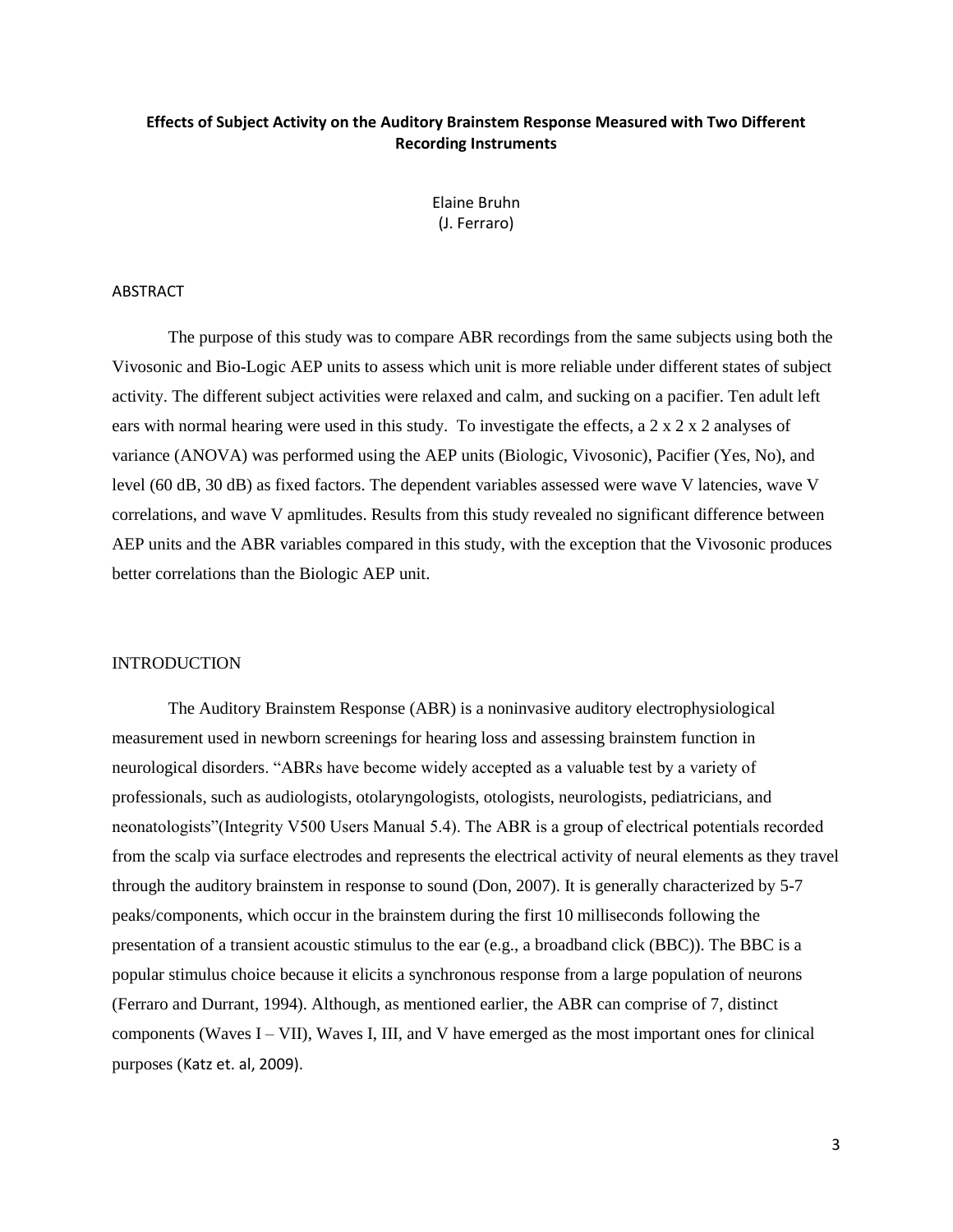ABRs are used clinically in adults to evaluate either the presence or the underlying cause of a hearing-related disorder. For example, waveforms are often used to identify the presence of tumors that affect hearing and balance. ABRs can also be used in intraoperative monitoring to assess the integrity of the auditory nerve during various otologic surgeries. Since the ABR is an objective measure of hearing function (meaning there is no behavioral response needed to perform the test) it also is routinely used in the evaluation of hearing status in infants and those who cannot respond reliably and/or accurately to behavioral audiological measures.

Newborn hearing screenings (NBHS) have utilized the ABR as a procedure for testing neonatal babies with complicated birth risk factors. Early Hearing Detection and Intervention (EHDI) programs are intended to identify permanent hearing loss in children by 3 months of age (Joint Committee on Infant Hearing, 2007). This task would be quite difficult to accomplish with behavioral measures of hearing, considering that infants younger than 6 months of age are not developmentally capable of providing reliable head-turn responses to sounds (Bagatto, 2010). ABRs have allowed audiologists the ability to record accurate hearing threshold levels to identify hearing loss and initiate early intervention services in newborns.

It is necessary to distinguish the use of ABRs in NBHS versus ABRs as a diagnostic procedure. The newborn hearing screening is a measure that attempts to sort out normal hearing individuals from individuals with some degree of hearing loss (Jacobson, 1990). In addition, screening protocols are developed, in part, to be relatively quick and easy to perform. The ABR screening criteria at the University of Kansas Medical Center are defined as observing a replicable wave V response to a BBC stimulus at a supra-threshold level (60 dB HL) and at a normal hearing level (30 dB HL) per ear. Diagnostic ABRs are used on adults and those infants who failed the NBHS and also on "difficult to test" adults, as well as those who are suspected of having retrocochlear disorders. These procedures may focus on the respective interwave intervals for wave I, III, and V, and/or the actual threshold of the ABR.

NBHS is typically performed in a neonatal room in a hospital; therefore environmental variables may contribute to unreliable AEP recordings. In the traditional auditory evoked machines (such as the unit manufactured by Bio-logic), physiological and non-physiological artifact, particularly low frequency electric and radio frequency noise, may distort the ABR. Myogenic or movement artifact also can affect ABR recordings. For example, muscle activity in tense patients could cause variability of the component amplitudes on repeat testing. Therefore, the degree of "cooperation" by the patients is an important factor in achieving successful recordings (McCall and Ferraro, 1991). This condition can often present difficulties when administering the ABR test to infants and young children. Ideally, the easiest way to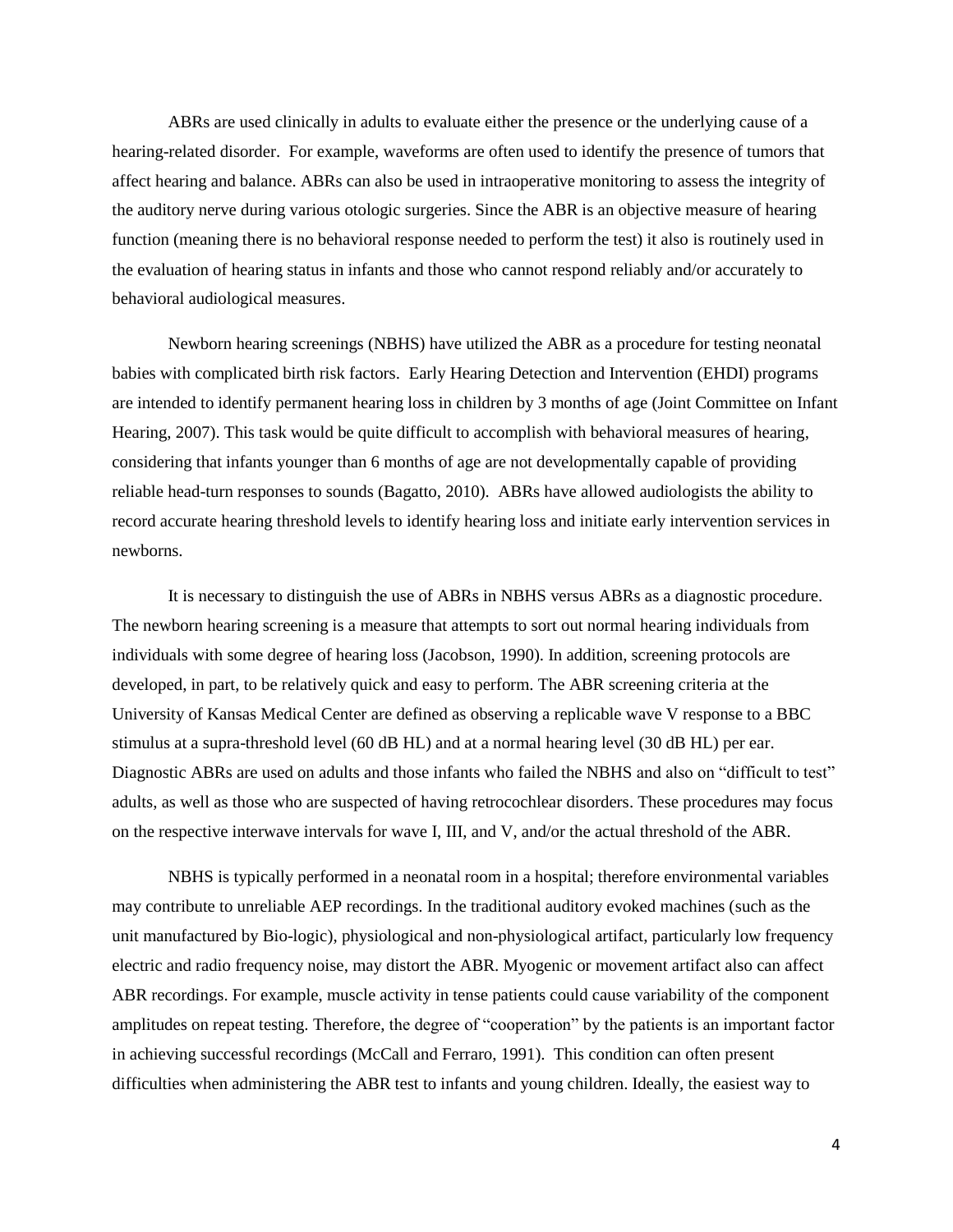achieve reliable AEP recordings in babies is while they are asleep and removed from sources of electrical artifact. A common technique for audiologists to implement in an effort to keep the infant quiet and relatively motionless is to give the baby a pacifier. Once again, this solution can sometimes cause variability in the waveform on repeat testing due to muscle activity. Techniques to decrease electrical interference may include turning lights off, unplugging any unnecessary electronic equipment, grounding electrical equipment, and/or shielding the testing area. These actions are often very difficult to accommodate in a neonatal care unit.

A new AEP unit called the Vivosonic Integrity was recently developed to reduce electrical interference as well muscle/movement artifact during ABR recordings. It incorporates auditory evoked potential and otoacoustic emission technology that supposedly allows AEP testing on non-sedated patients in any clinical environment. The clinical significance of using the Vivosonic lies in reducing three factors: 1) patient risk from anesthesia, 2) testing time, and 3) the costs associated with these variables.

The Vivosonic includes wireless Bluetooth communications between the computer software (Integrity Software) and the data collecting equipment (VivoLink). This technology provides the benefit of reducing physiological and non-physiological noise resulting in fast, accurate, and clear recordings, limited mobility for the patient and the user, electrode convenience using electrode clips, shorter lead wires from the VivoLink to the electrode, and less risk of probe and electrode misconnection. The VivoLink checks the electrode contact and inter-electrode impedance, checks the wireless connection, presents the auditory stimuli to the patient, and transmits collected electrophysiological responses to the Integrity Software.

To reduce physiological and non-physiological noise, differential pre-amplifiers are used so that the signal of interest (ABR) is measured as the difference between the electric potentials recorded from two electrodes (the non-inverting/positive primary electrode and the inverting/negative/secondary electrode). A common ground electrode is used to help improve common-mode-rejection, which cancels signals (i.e., noise) that is seen in the same phase by both the non-inverting and inverting electrodes (User's Manual). The Vivosonic employs the "world's first *in-situ* audiometry pre-amplifier" called the Amplitrode that "largely reduces physiological noise and electromagnetic interferences" (User's Manual). The Amplitrode allows the amplifier to be directly mounted on the conductive pad portion of the electrode, therefore increasing the signal to noise ratio by shortening the connection between the electrode and the amplifier. In conventional AEP units, the amplifier is usually located in the computer software, resulting in an electrode-to-wire, wire-to-amplifier arrangement. Motion artifacts are reduced in the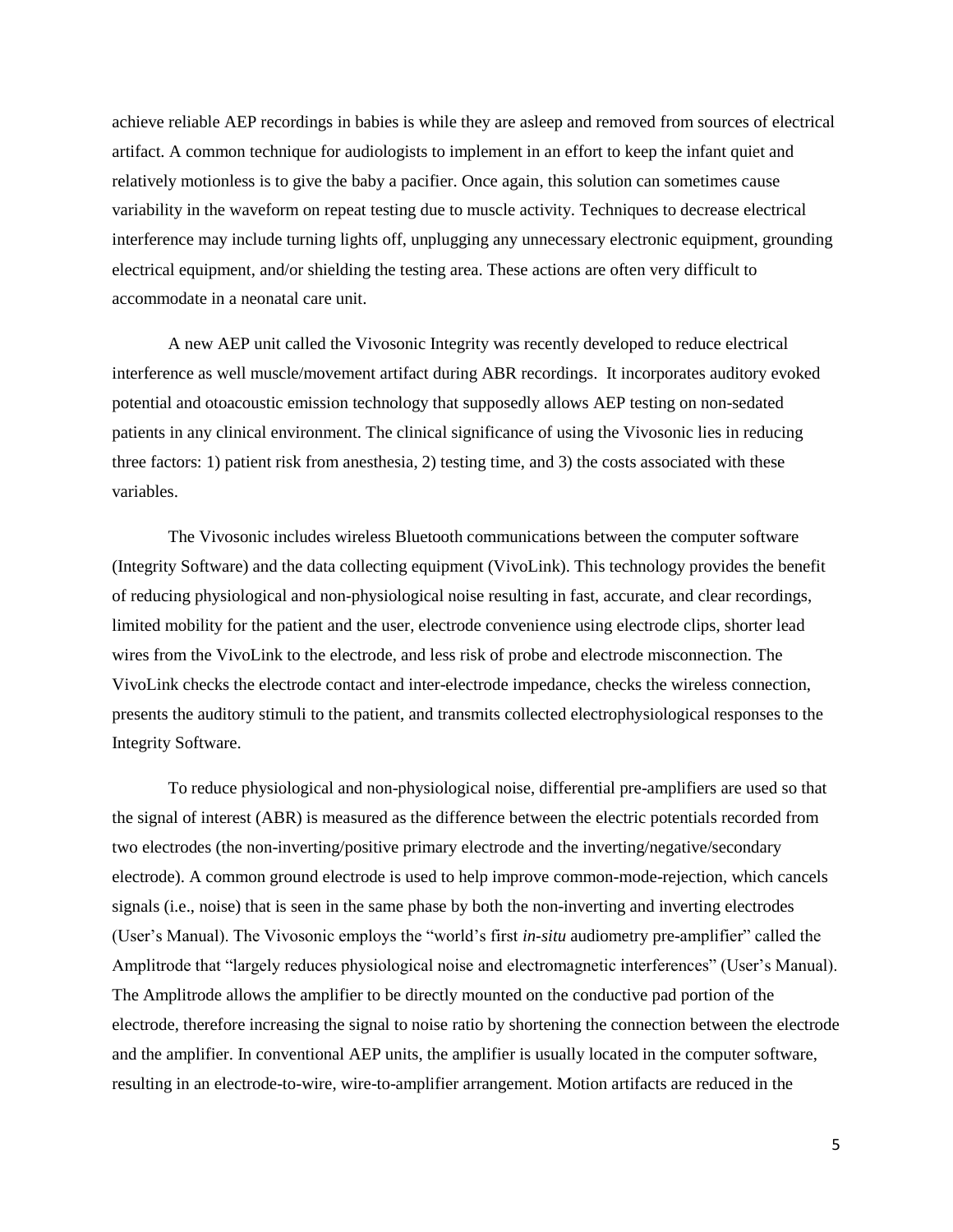Vivosonic due to the fact that the electrodes, the wires between electrodes, and the pre-amplifier move together and are all mounted on the patient.

The Vivosonic AEP unit uses a digital signal processing technique called the Kalman Filter to allow ABR testing in the presence of excessive noise produced my facial muscles. The Kalman Weighted filtering is an algorithm to give more weight in the ABR to responses with less myogenic artifact. When the subject moves intermittently during the test and produces myogenic artifact, the Kalman Filter will yield a result that is less contaminated by noise. When the subject is relaxed throughout the test, Kalman Filtering decreases the weighting and yields the same result as conventional averaging (Integrity V500 Users Manual 5.4).

The primary AEP unit used in the Hearing and Speech Department for both clinical testing and research studies is the Bio-Logic Nav Pro. The Vivosonic was purchased because of the supposed benefits it offers in comparison to the Bio-Logic in reducing movement and electrical artifact during ABR recordings. However, no direct comparative study between units has been conducted to verify this contention. Therefore, the purpose of this study was to compare ABR recordings from the same subjects using both the Vivosonic and Bio-Logic AEP units to assess which unit is more reliable under different states of subject activity. Namely, the ABR will be recorded using each unit while the subject is awake and calm, and also while sucking on a pacifier, just as a baby would be doing during an ABR exam in the NICU. The absolute latency of wave V, peak to trough amplitude of wave V, and correlations between wave Vs on repeat tests were used to evaluate the morphology of the ABR waveform under the different conditions described above.

# METHODS

#### *Participants*

A Human Subject Committee Review protocol was submitted at the University of Kansas Medical Center and approved for this study. Subjects provided informed written consent prior to participating. Subjects for this study consisted of 10 adults ranging in age from  $23 - 31$  years, with normal hearing (thresholds of 25 dB HL or less) and no history of a hearing deficit or neurologic disorder. The subject's left ear was used for this study. The student investigator contacted subjects via email, telephone, or face-to-face communication, although the majority of subjects were fellow classmates.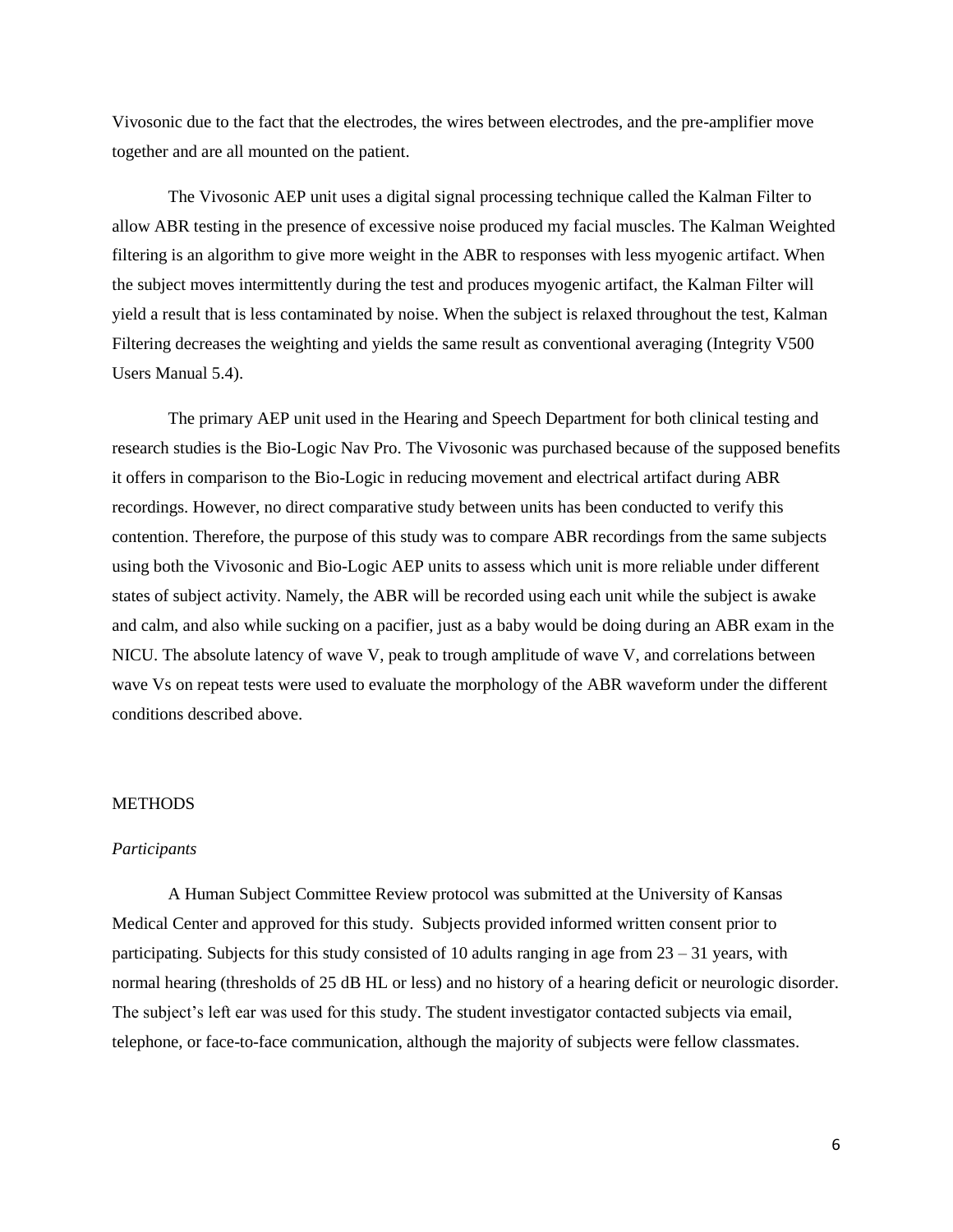### *Testing Procedure*

ABRs were recorded using the Bio-logic and the Vivosonic Integrity AEP units in a sound treated booth located in the KUMC Hearing and Speech Department's Auditory Evoked Potential Laboratory/Clinic. The subject sat in a comfortable, recliner chair. Otoscopy inspection was performed to ensure that there were no obstructions in the ear canal. The electrophysiological response to broad band click (100 microsecond electrical pulse) was measured via disposable surface electrodes that contain a sponge-like foam parameter infused with conductive gel, connected to an adhesive back allowing for good contact with clean skin (no dirt, make-up, oil, ect). Prior to the application of the electrodes, alcohol and a mild, abrasive jelly were used to cleanse the subject's forehead and skin over both mastoids to insure good contact with the electrodes. The impedance between the skin and electrode were assessed, and maintained under 5000 ohms. If the impedances were higher, non-physiological noise would have been higher, signal to noise ratio would have been lower, and signal recording and detection would have taken longer. Electrode configurations for both AEP units were set up as follows: (+) non-inverting electrode - high forehead; (-) inverting electrode – mastoid on the left ear; common/ground electrode – mastoid on the right ear. The VivoLink for the Vivosonic AEP unit was placed on the subject's chest during the recordings.

The stimulus was delivered by a tubal insert earphone connected to the left ear canal via a sound delivery tube with a foam ear tip. The insert transducers increase the sound propagation time, therefore adding time to the onset of the stimulus after traveling through the tube by approximately 0.80 ms (Ferraro and Durrant, 1994). The initial recording was measured at 60 dB nHL. If a well-defined ABR was present, stimuli were lowered to 30 dB nHL to replicate a NBHS ABR procedure. Each participant was tested with both AEP units while lying quietly and also while sucking on a pacifier. For the pacifier recordings, the participant was told to suck on the pacifier as they think a baby would. The order of AEP units and quiet/pacifier state was random for each patient. Testing 60 dB nHL first was constant in all states. All procedures are noninvasive and painless, and stimuli were delivered well below levels that would be injurious to hearing.

The morphology of the ABR was assessed using the absolute latency of wave V, the amplitude of wave V, and the correlation coefficients of wave V on repeated testing. Absolute latency represents the time of occurrence of the wave V peak post-stimulus onset (measured in milliseconds). Wave V amplitude is measured as the peak-to-following trough difference in microvolts of this component. Wave V correlation is measured as the peak-to-following trough difference between 2 repeatable waveforms.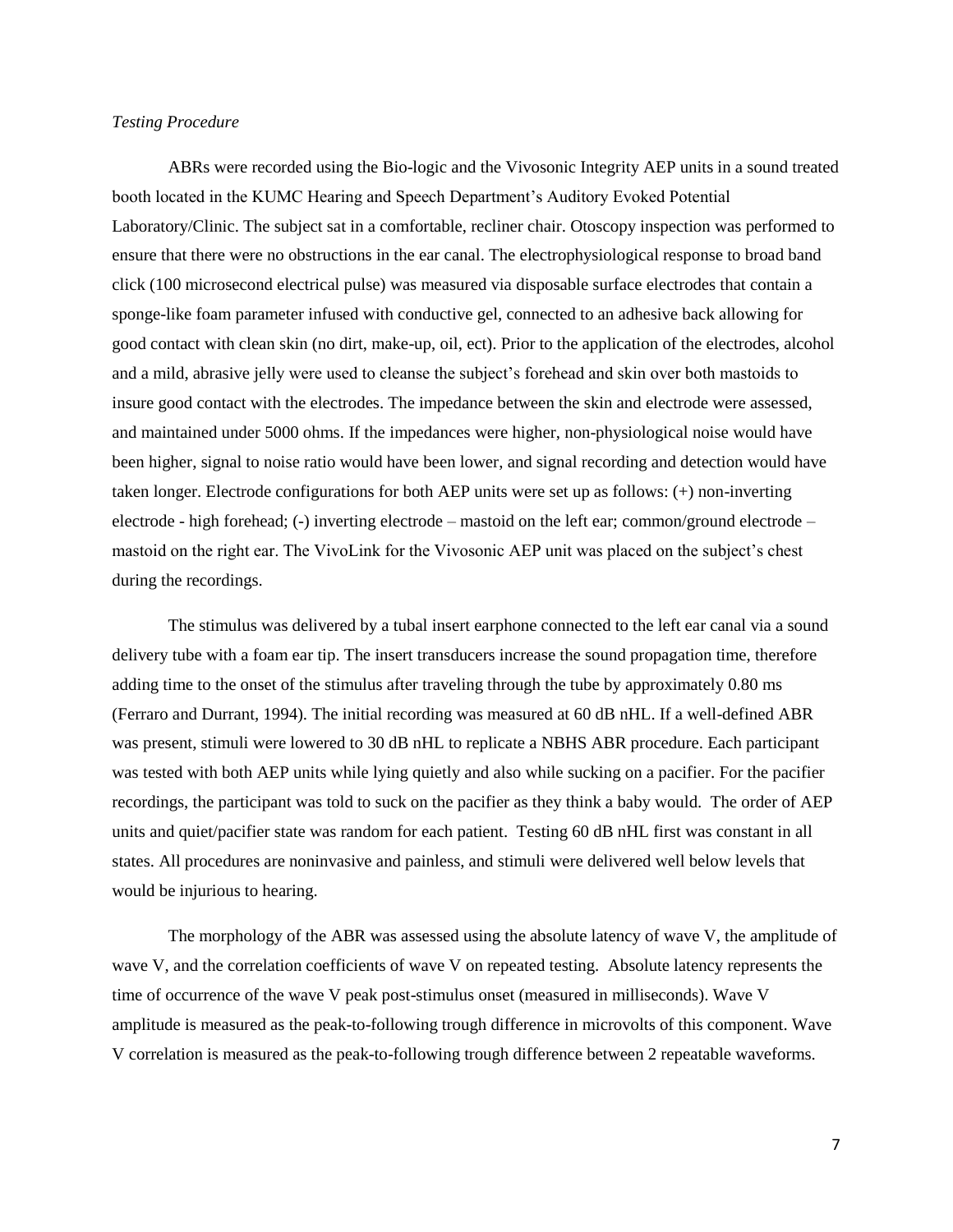### *Stimuli*

BBC were presented in a condensation polarity rate of 37.7 per second. During a condensation click, the initial displacement of the cochlear partition is towards to scala tympani (down) as the stapes moves inwards. If the rate were slower, collection time would be longer, while a faster rate could cause an adaptation of the response. The rate also should not be an integer submultiple of 60 to avoid 60 Hz cycle interference. The neonatal ABR screenings generally uses a rate from 30-35 Hz, which minimizes adaptation while decreasing testing time and avoiding 60 Hz artifact (Ferraro and Durrant, 1994).

The number of stimuli used on the Vivosonic was 2,000 and the number of stimuli for the Bio-Logic was only 1,000. This difference is due to the automatic combination of 2 different waveforms that the Vivosonic performs. In order for this to be an equal evaluation, 1,000 sweeps were repeated in each state, at each level on the Bio-Logic unit, whereas 2,000 sweeps were performed at each level, without a repeat, on the Vivosonic.

Analog filtering is used to improve the signal to noise ratio. The low frequency cut-off filter used for this experiment is 30 Hz allowing some elimination of low-frequency electrical and electrophysiologic noise. The high frequency cut-off filter used is 1500 Hz so that high frequency noise is reduced. Signal averaging is processed differently in the 2 AEP units. Conventional signal averaging algorithms were used in the Bio-Logic AEP unit, whereas the Kalman Weighted averaging was used in the Vivosonic AEP unit. These are used to improve the signal to noise ratio by summing the signal and background signal over time and extracting the signal from noise.

Artifact rejection is turned on to prevent random and spurious voltage changes during the recording. An entire sweep that is contaminated with spurious voltage changes is excluded from the signal averaging. The Vivosonic records artifact rejection values under "Equivalent Sweeps," whereas the Bio-Logic system records their values under "artifacts."

To investigate the effects a  $2 \times 2 \times 2$  analyses of variance (ANOVA) was performed using the AEP units (Biologic, Vivosonic), Pacifier (Yes, No), and level (60 dB, 30 dB) as fixed factors. The dependent variables in this experiment are amplitude, correlation coefficient, and wave V latency.

## RESULTS

*Wave V Latency*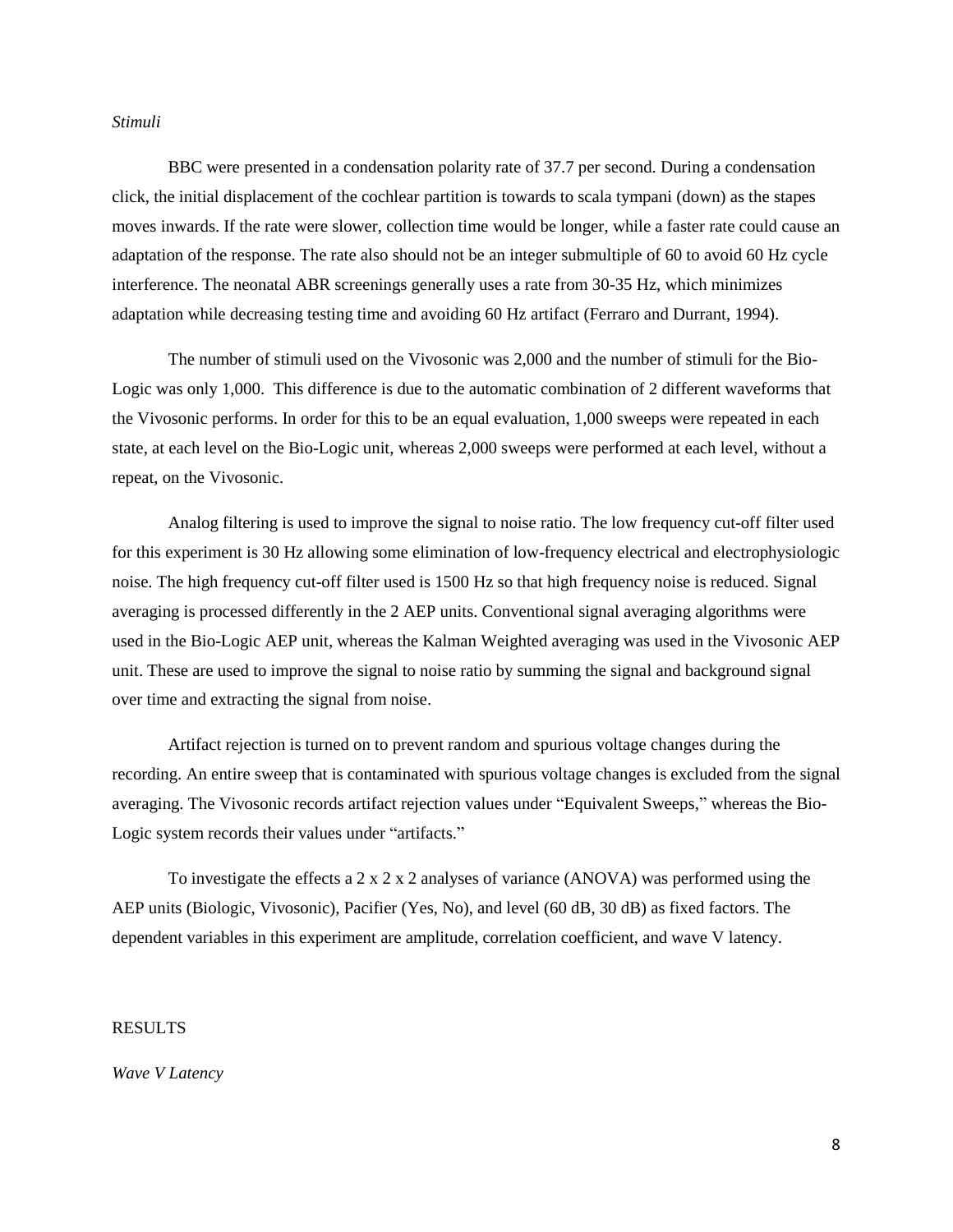| were        |                                 | Mean   | Std. Deviation | N               |  |
|-------------|---------------------------------|--------|----------------|-----------------|--|
| of the      | Biologic/Pacifier/60 dB HL      | 5.9050 | .40275         | 10 <sup>1</sup> |  |
|             | Biologic/Pacifier/30 dB HL      | 7.1310 | .52184         | 10 <sup>1</sup> |  |
| Wave<br>a 3 | Biologic/No Pacifier/60 dB HL   | 5.8630 | .26642         | 10 <sup>1</sup> |  |
|             | Biologic/No Pacifier/30 dB HL   | 7.1320 | .38490         | 10              |  |
|             | Vivosonic/Pacifier/60 dB HL     | 5.8170 | .20683         | 10              |  |
|             | Vivosonic/Pacifier/30 dB HL     | 7.1920 | .45350         | 10              |  |
|             | Vivosonic/No Pacifier/60 dB HL  | 5.8410 | .26831         | 10              |  |
|             | Vivosonic/No Pacififer/30 dB HL | 7.1520 | .34295         | 10              |  |

**Descriptive Statistics**

The wave V latencies measured on the repeated averaged waveforms at the peak fifth wave. The descriptive statistics are provided in table 1. V latencies were analyzed using factor repeated measure ANOVA.

Table 1. Descriptive statistics. The unit (Biologic or Vivosonic) is listed first, whether or not the pacifier was being tested is listed second, and then the level at which testing occurred (60 dB HL or 30 dB HL).

The statistical analysis for wave V latency revealed that there were no statistically significant differences between which unit was used ( $p=0.916$ ) and if the pacifier was used or not ( $p=.787$ ), although it did reveal a difference in wave V latencies depending on what level was tested  $(p=.000)$ .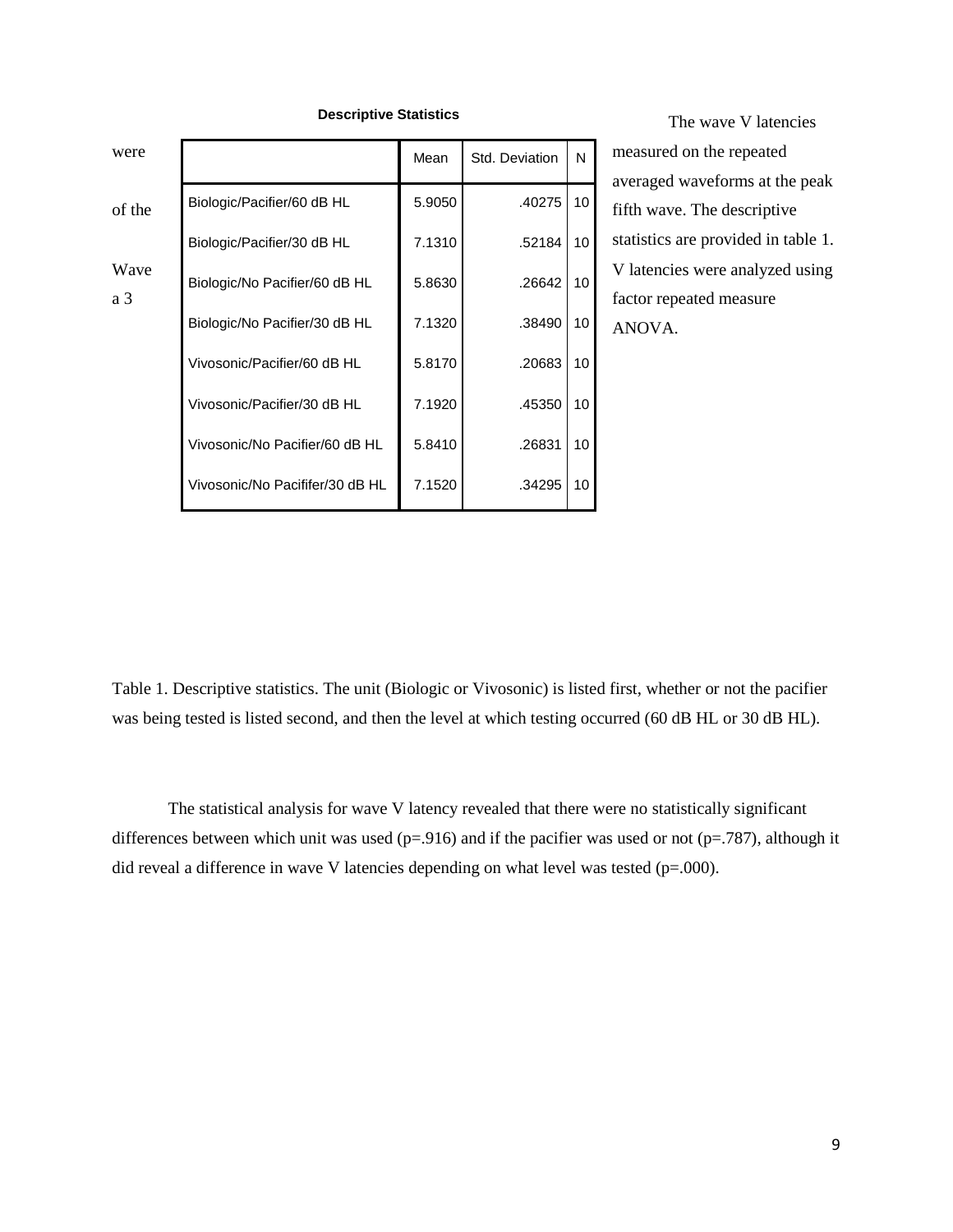

Graph 1. Wave V latency mean and standard error values at 60 dB HL and 30 dB HL.

There was not a wave V latency interaction between unit and pacifier  $(p=.888)$ , between unit and level (p=.332), or between pacifier and level (p=.910). The 3 way repeated measure between unit, pacifier, and level revealed no significant interactions (p=.607).

# *Wave V Correlation*

Wave V correlations were measured on the waveforms by setting cursor 1 at the peak of the fifth wave and cursor 2 at the trough of the fifth wave. The Vivosonic correlations were measured on the combined repeated waveforms and the Biologic correlations were measured on the two repeated waveforms due to the differences in software calculations. The descriptive statistics are provided in table 2. Wave V correlations were analyzed using a 3 factor repeated measure ANOVA.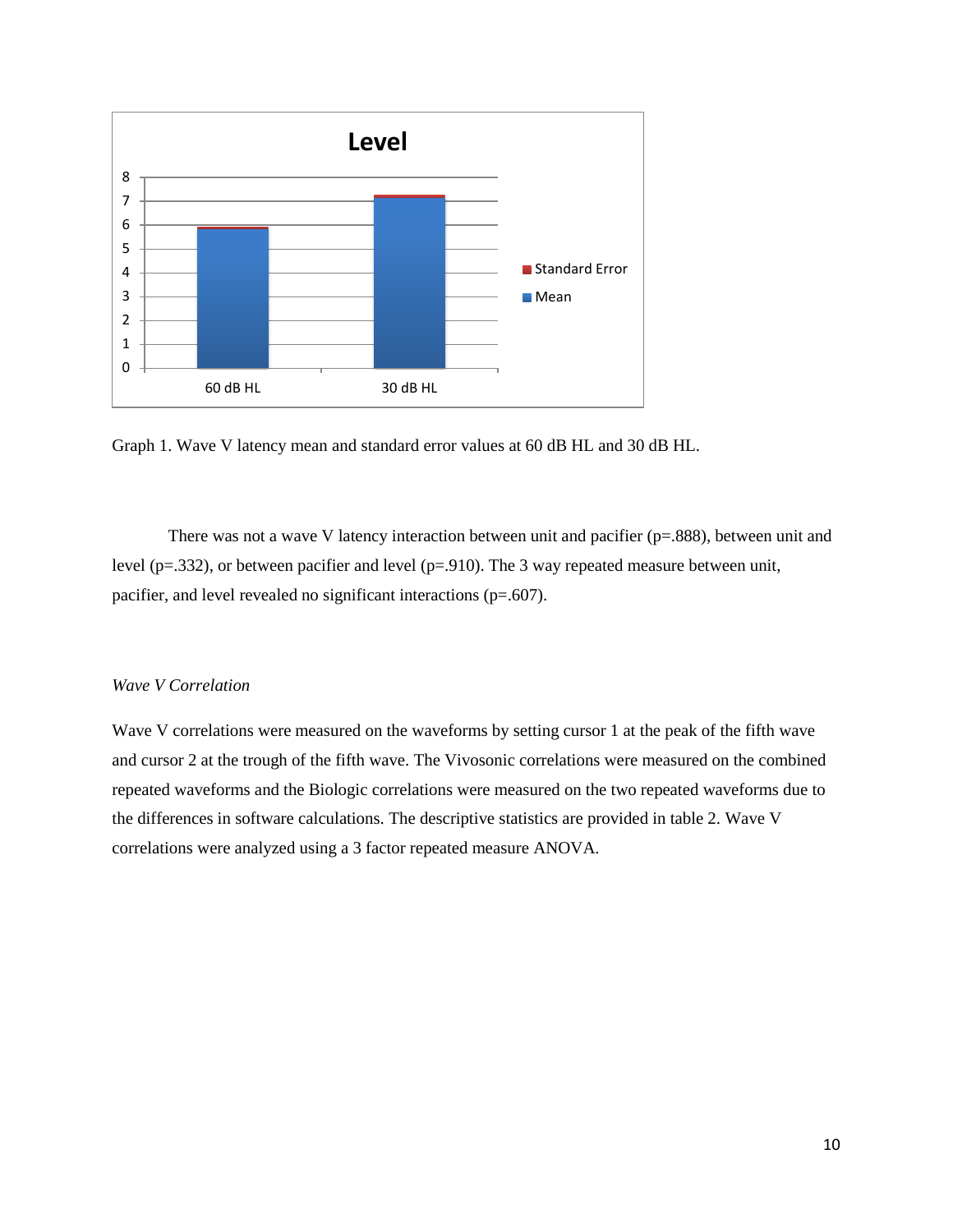## **Descriptive Statistics**

|                                 | Mean   | Std. Deviation | N               |
|---------------------------------|--------|----------------|-----------------|
| Biologic/Pacifier/60 dB HL      | .86000 | .202313        | 10 <sup>1</sup> |
| Biologic/Pacifier/30 dB HL      | .52270 | .247734        | 10              |
| Biologic/No Pacifier/60 dB HL   | .91150 | .079188        | 10              |
| Biologic/No Pacifier/30 dB HL   | .63750 | .373129        | 10              |
| Vivosonic/Pacifier/60 dB HL     | .94000 | .060919        | 10              |
| Vivosonic/Pacifier/30 dB HL     | .71540 | .322694        | 10              |
| Vivosonic/No Pacifier/60 dB HL  | .98500 | .021213        | 10              |
| Vivosonic/No Pacififer/30 dB HL | .94300 | .067338        | 10              |

Table 2. Descriptive statistics. The unit (Biologic or Vivosonic) is listed first, whether or not the pacifier was being tested is listed second, and then the level at which testing occurred (60 dB HL or 30 dB HL).

The repeated measure analysis was statistically significant for the wave V correlations depending on the unit used (p=.008), whether a pacifier was used or not (p=.020), and which level was used  $(p=.001)$ .

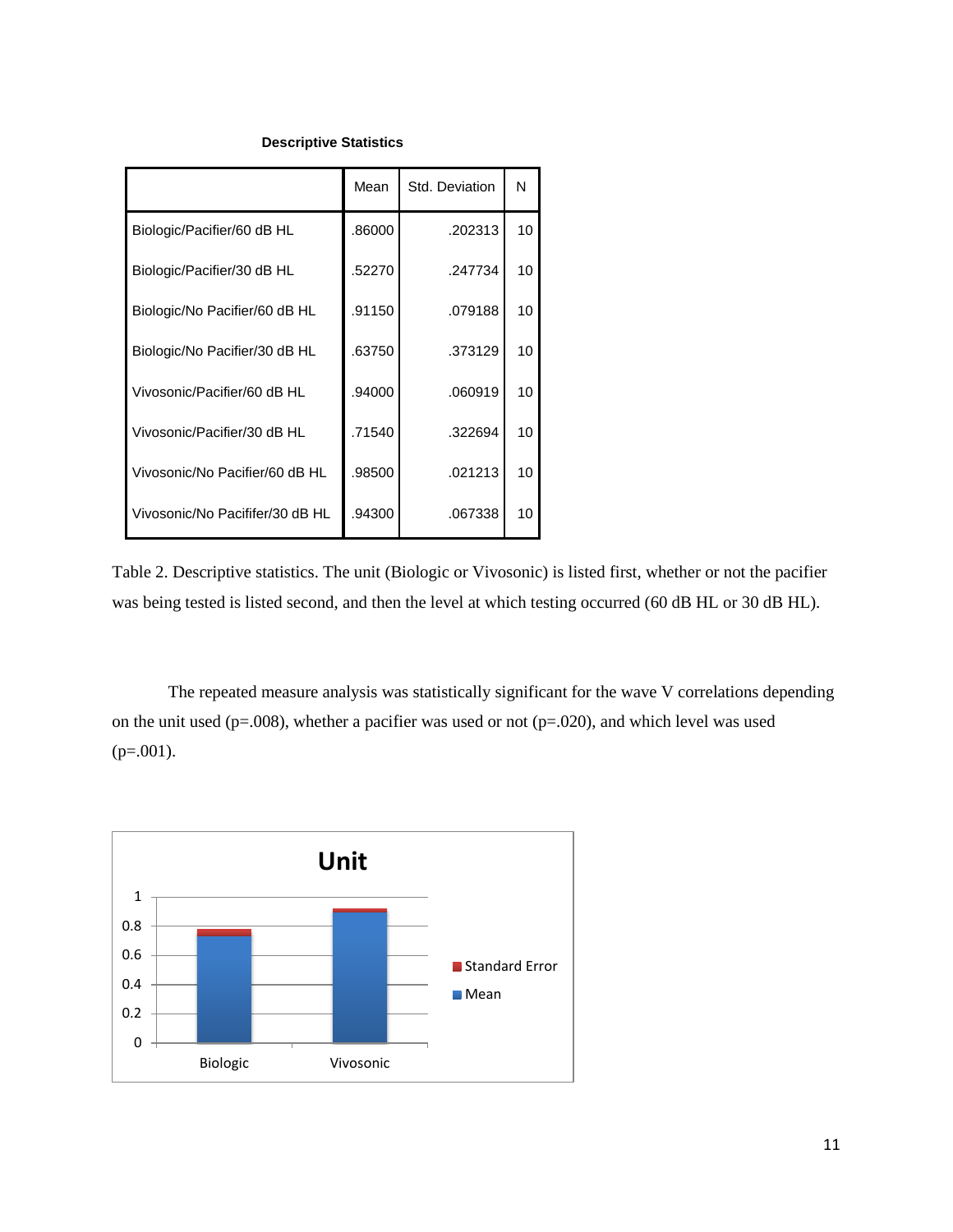

Graph 2. Wave V correlation mean and standard error on the Biologic and Vivosonic.

Graph 3. Wave V correlation means and standard error with and without a pacifier.



Graph 4. Wave V correlation means and standard error at 60 dB HL and 30 dB HL.

There were no wave V correlation interactions between the unit and pacifier  $(p=.652)$ , the unit and level ( $p=0.213$ ), and the unit, pacifier, and level ( $p=0.571$ ). However, there was a statistically significant interaction (p=.037) between which unit was used and at what level. Graph 4 provides the correlation means and standard errors under the unit and level conditions. Figure 1 illustrates the relationship.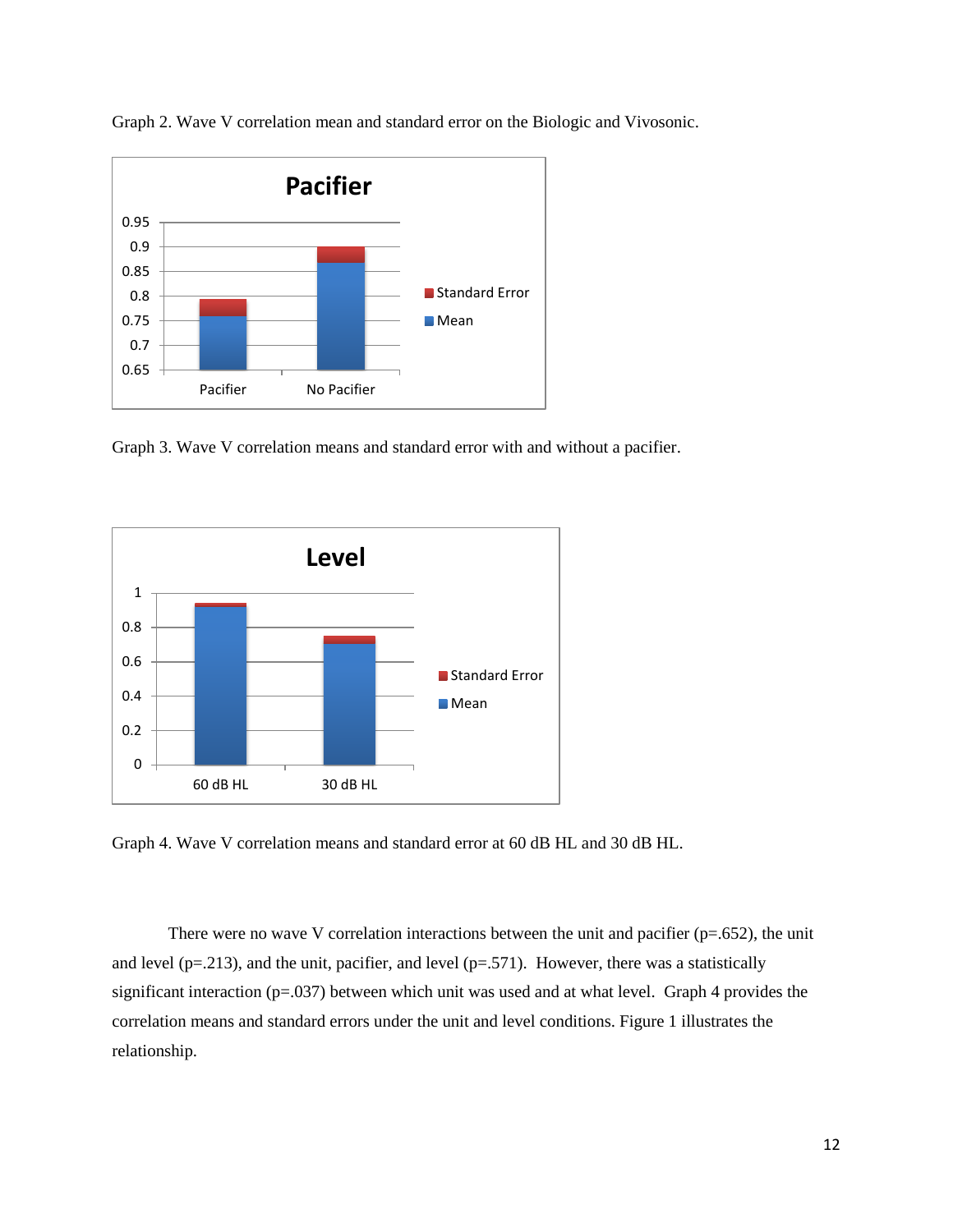

Graph 5. Wave V correlation means and standard error on both units at 60 dB HL and 30 dB HL.



Figure 1 illustrates the relationship depending on unit and level.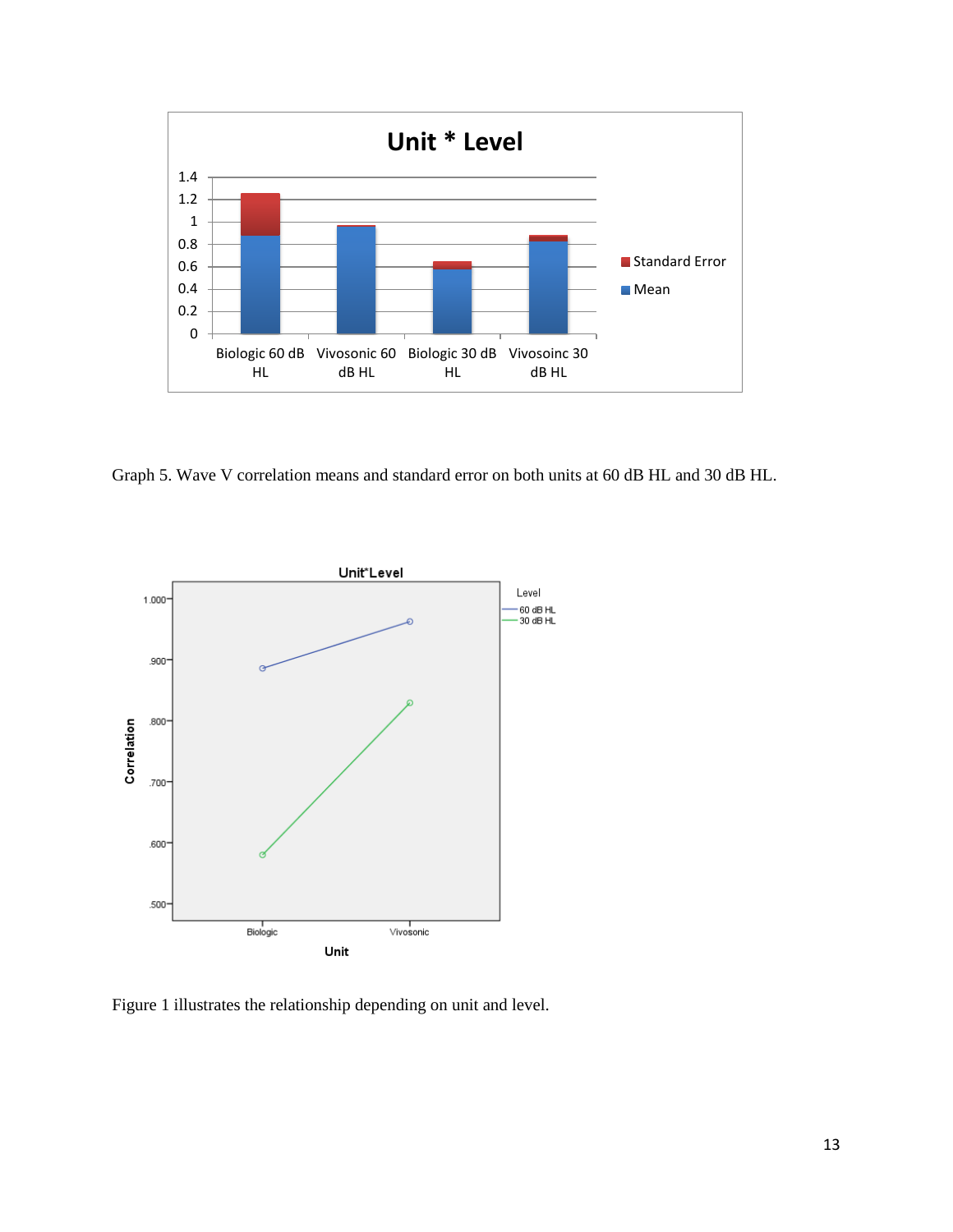The statistical significance represented above was analyzed using a t-test to examine which factors were significant. The t-test revealed a significant interaction between the Biologic at 60 dB HL and the Biologic at 30 dB HL ( $p < .05$ ,  $p = .001$ ).

#### *Wave V Amplitude*

The wave V amplitudes were measured on the repeated averaged waveforms by setting cursor 1 at the peak of the fifth wave and cursor 2 at the trough of the fifth wave. The descriptive statistics are provided in table 3. Wave V amplitudes were analyzed using a 3 factor repeated measure ANOVA.

|                                 | Mean  | Std. Deviation | N               |
|---------------------------------|-------|----------------|-----------------|
| Biologic/Pacifier/60 dB HL      | .3780 | .14861         | 10 <sup>1</sup> |
| Biologic/Pacifier/30 dB HL      | .2210 | .15081         | 10              |
| Biologic/No Pacifier/60 dB HL   | .4660 | .21293         | 10              |
| Biologic/No Pacifier/30 dB HL   | .3200 | .21566         | 10              |
| Vivosonic/Pacifier/60 dB HL     | .4820 | .18879         | 10              |
| Vivosonic/Pacifier/30 dB HL     | .3967 | .25626         | 10              |
| Vivosonic/No Pacifier/60 dB HL  | .4020 | .15259         | 10              |
| Vivosonic/No Pacififer/30 dB HL | .3470 | .20006         | 10              |

#### **Descriptive Statistics**

Table 3. Descriptive statistics. The unit (Biologic or Vivosonic) is listed first, whether or not the pacifier was being tested is listed second, and then the level at which testing occurred (60 dB HL or 30 dB HL).

The statistical analysis for wave V amplitude revealed that there were no statistically significant interactions between which unit was used ( $p=211$ ) and if the pacifier was used or not ( $p=.725$ ), although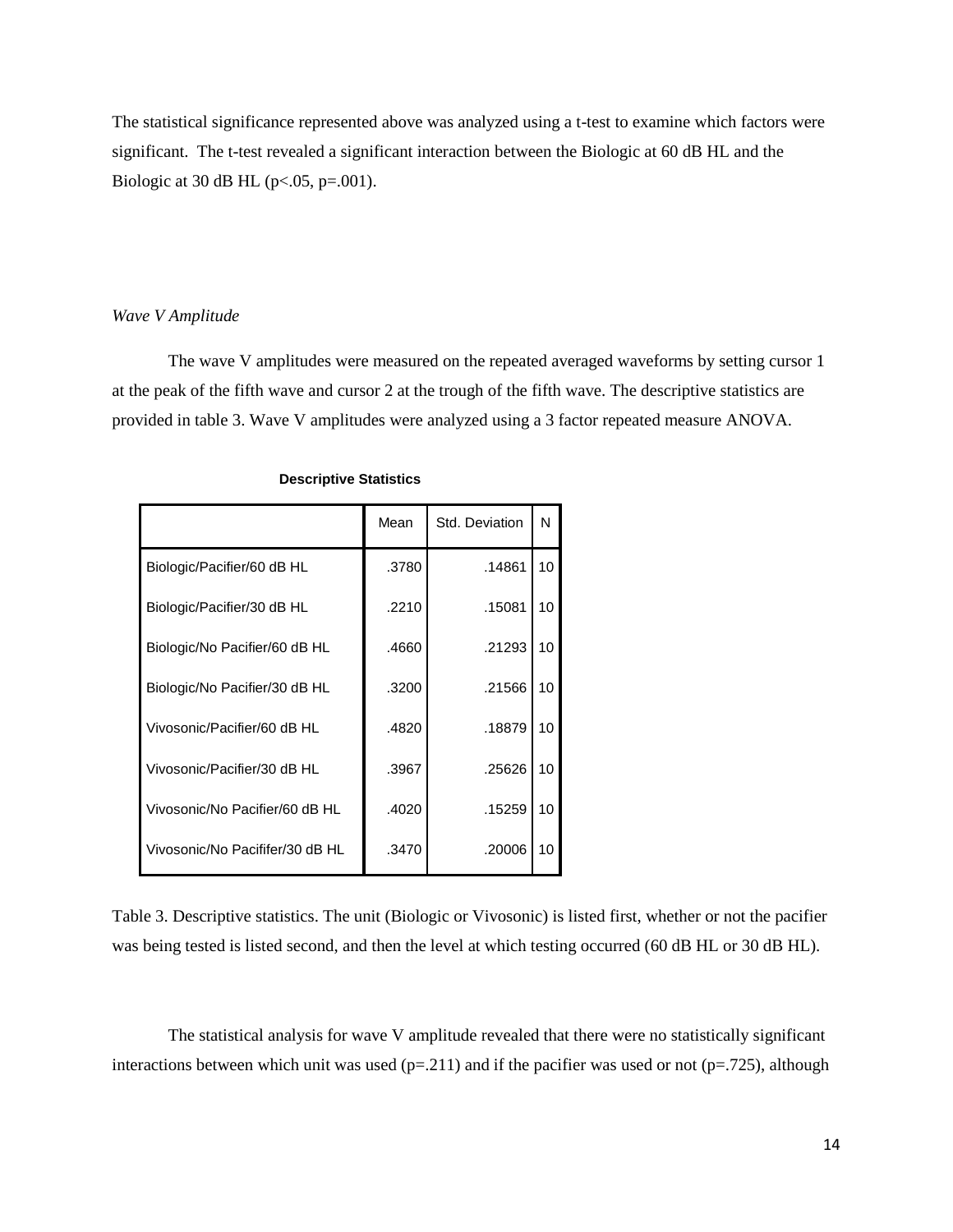it did reveal a difference in wave V latencies depending on what level was tested ( $p=0.023$ ). Graph 6 represents the significance.



Graph 6. Wave V amplitude means and standard error values at 60 dB HL and 30 dB HL.

There were no wave V amplitude interactions between the unit and level  $(p=118)$ , the level and pacifier (p=.679), and the unit, pacifier, and level (p=.889). However, there was a statistically significant interaction (p=.021) between which unit was used and if a pacifier was used or not. Graph 7 represents that amplitude means under each unit and with/without the pacifier. Figure 2 illustrates the relationship.



Graph 7. Wave V amplitude means and standard errors on each unit, with (Yes) and without (NO) a pacifier.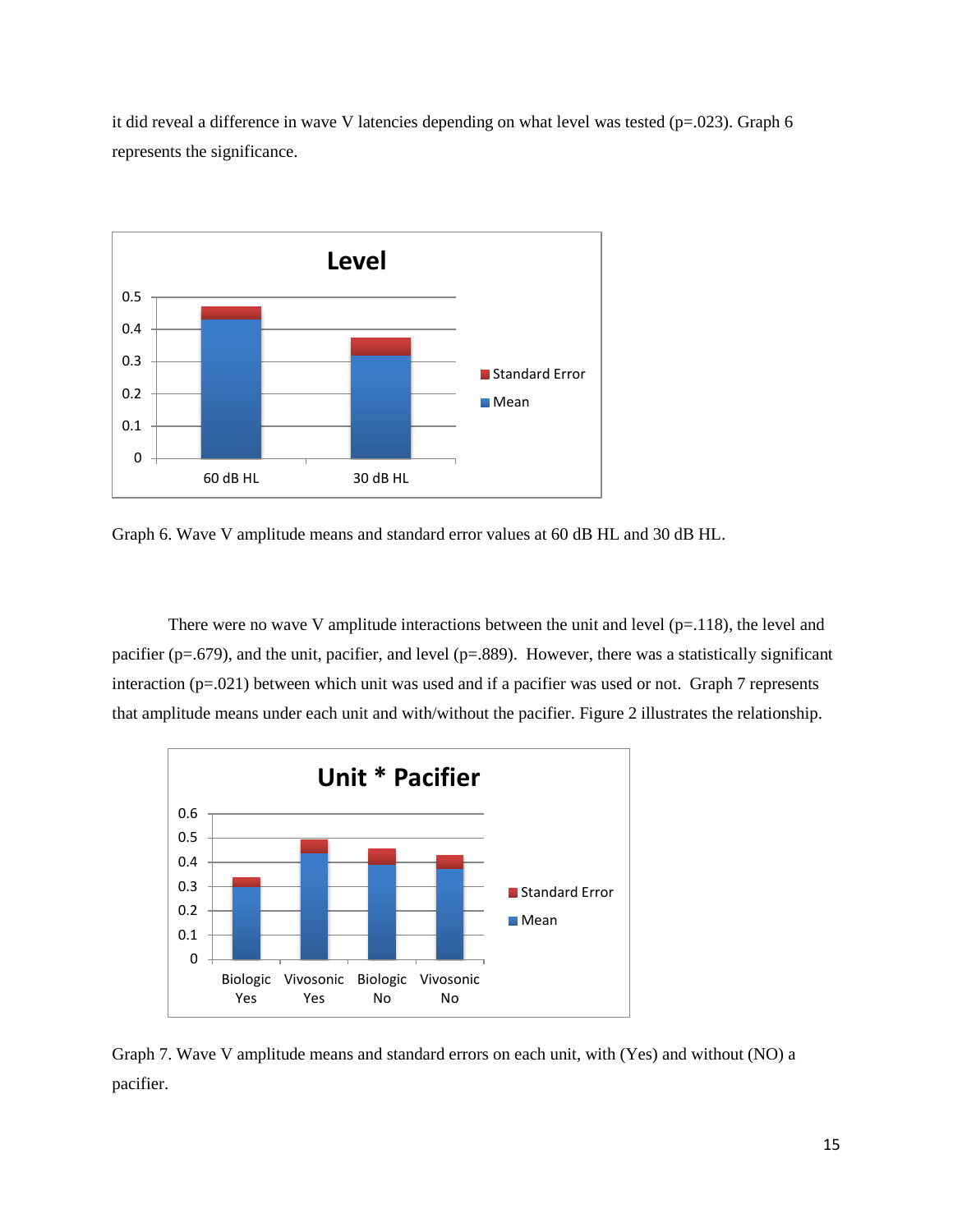



The statistical significance represented above was analyzed using a t-test to examine which factors were significant. The t-test revealed significant interactions between the Biologic with and without the pacifier  $(p<.05, p=.024)$ , and the Biologic with the pacifier compared to the Vivosonic with the pacifier  $(p<.05, p=.024)$ p=.009).

## DISCUSSION

During the study, three participants did not have a wave V on one of the conditions. In order to supplement for the missing wave V, the mean of all of the other subjects was used for that subject's value. An analysis was performed without those patients as well, although the exemption did not change the results of the study. An independent observer who was unfamiliar with subject state of activity verified waveforms.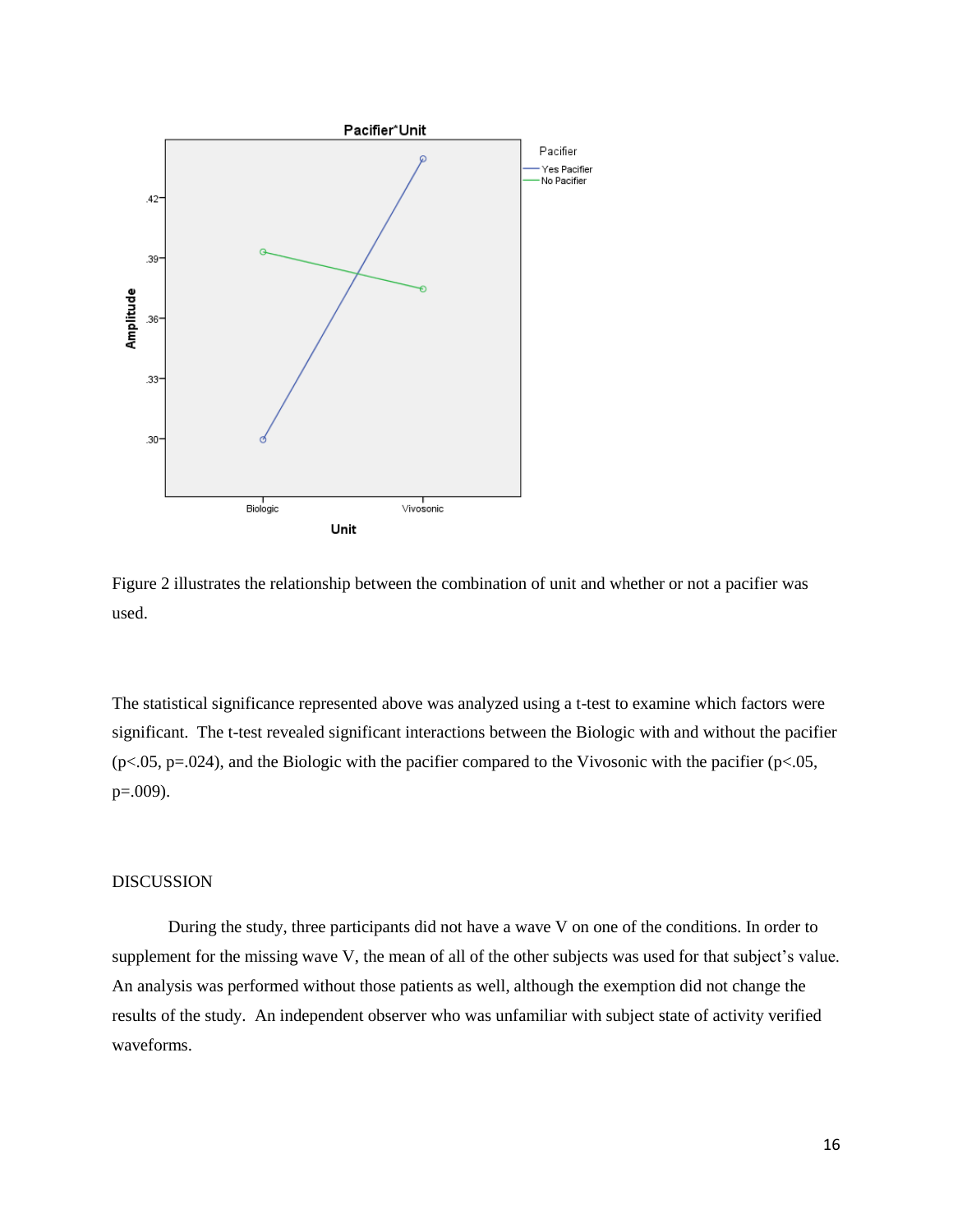#### *Wave V Latency*

The factor analysis on the level of stimulus revealed that the wave V latency was statistically significant between 60 dB HL and 30 dB HL (Graph 1). In general, the level difference is expected and for this particular study, we were not concerned about the level difference alone. No other conditions were statistically significant under the wave V latency variable, meaning that there were no wave V latency differences depending on which unit was used and whether or not a pacifier was used.

#### *Wave V Correlation*

The factor analysis on the wave V correlation was statistically significant between the factors alone. The Kalman filtering on the Vivosonic was able to cancel out the noise and produce a better correlation than the Bio-Logic. The correlations were better without a pacifier because there was not extra noise attributing to the response compared to when the subject was sucking on a pacifier. 60 dB HL had better correlations than the 30 dB HL because there is a stronger, more robust response at a higher level. The different units resulted in statistically different correlation values depending on which level was tested. This was significant because the Biologic had a better correlation at 60 dB HL compared to 30 dB HL, but the Vivosonic correlations at the different levels were not statistically significant.

#### *Wave V Amplitudes*

The factor analysis on the stimulus level revealed that the wave V amplitude was significantly larger at 60 dB HL than at 30 dB HL, which is to be expected. The factor analyses also revealed a statistically significant interaction between which unit was used and whether or not a pacifier was used. This was significant because the Biologic had a greater response without the pacifier than with, although the Vivosonic was not affected. While the subject was sucked on the pacifier, more filtering was happening, which means more rejections and less actual responses were recorded. Another reason for why this interaction was significant was because there was a statistically significant difference between the amplitudes on the Bio-Logic with the pacifier compared the Vivosonic with a pacifier. This finding is a result of the Kalman filtering compared to the traditional algorithms performed by the Biologic. The Kalman filtering is able to filter out the signal to noise ratio better than the traditional algorithms, resulting in a greater response on the Vivosonic.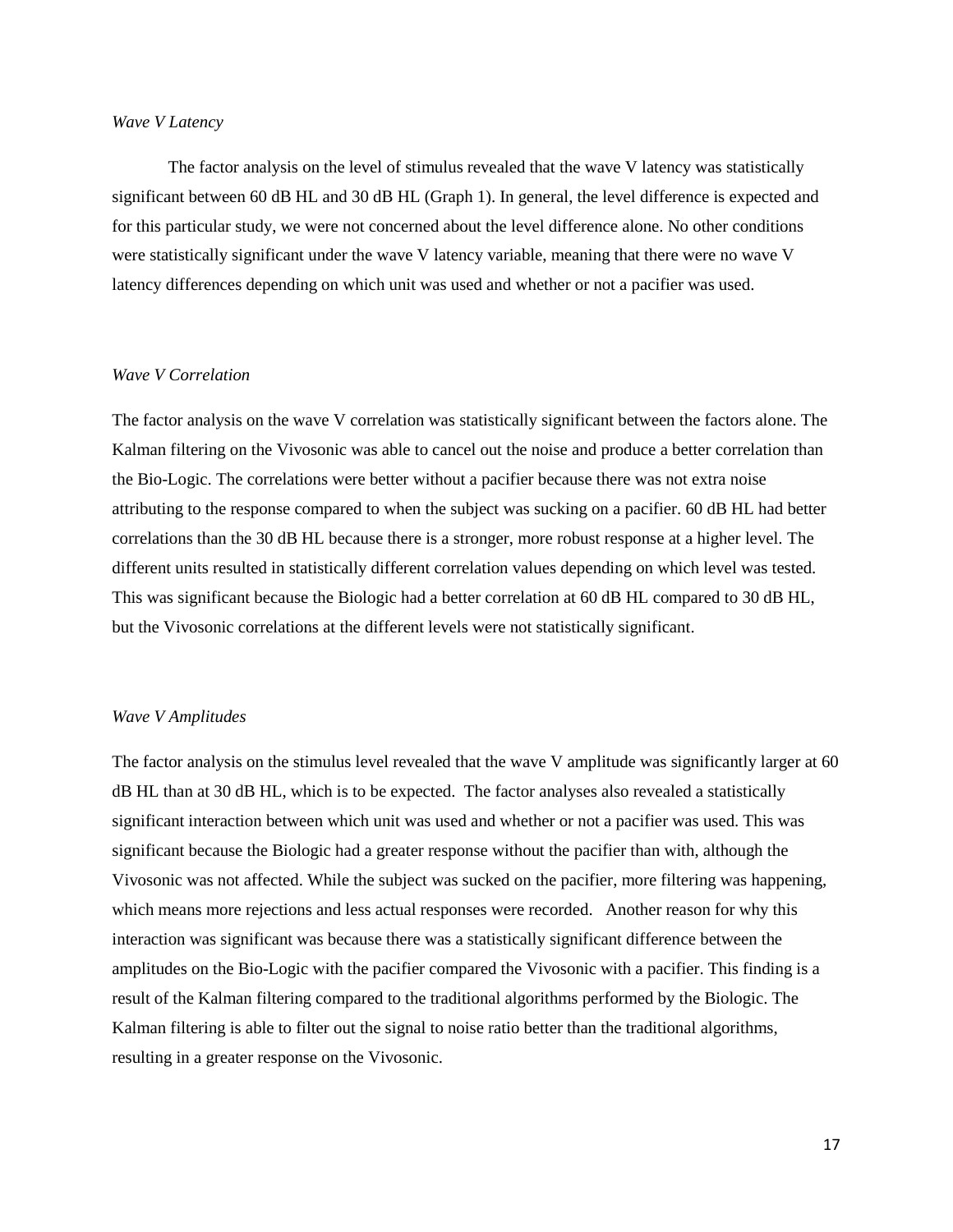### **CONCLUSIONS**

The focus of this study was to compare ABR recordings from the same subjects using both the Vivosonic and Bio-Logic AEP units to assess which unit is more reliable under different conditions of subject activity. This study has revealed that wave V latency is not affected by whether or not a pacifier is used and/or which AEP unit is used, which is the most important component for ABR waveform analyses. Wave V correlations were different depending on what level was tested and whether a pacifier was used or not, although the AEP unit did not affect the correlations.

The pacifier factor within the study did not change the correlations or latencies, although it did change the amplitudes. Wave V amplitudes were greater with a pacifier on the Vivosonic compared to the Biologic with a pacifier. Amplitudes are not used as diagnostic values in ABR testing, although larger amplitudes can result in more accurately identifying wave V in a waveform.

In conclusion, there is not a significant difference between AEP units and the ABR variables compared in this study, with the exception that the Vivosonic producing better correlations than the Biologic. Additional research is warranted to evaluate the electrical interference factor in different arousal states. Our observation was that testing with the Vivosonic was quicker than the Biologic, so if time is a concern the Vivosonic may be a preferable instrument. Otherwise, the units performed similarly on each condition.